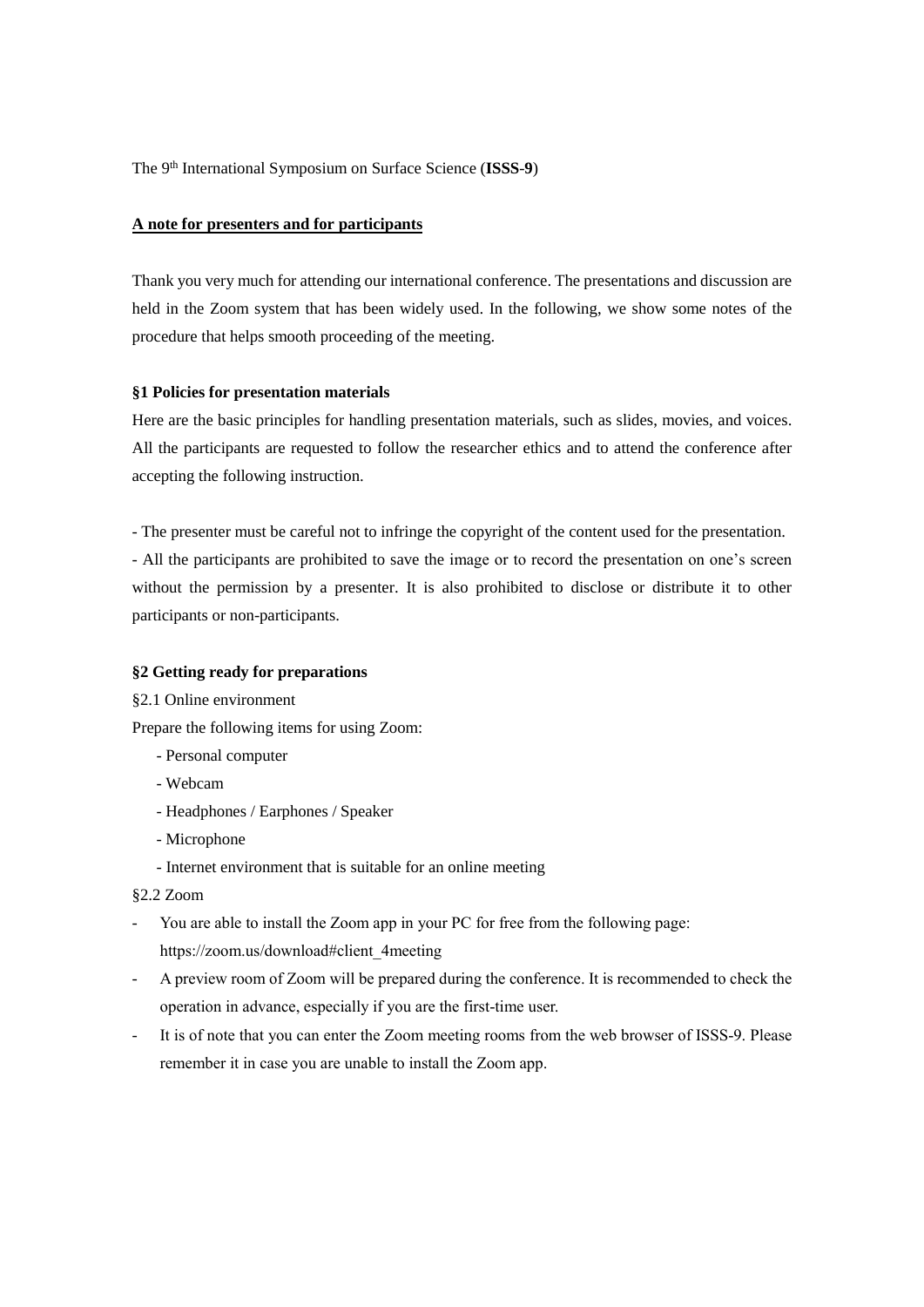## **§3 Entering the Zoom meeting room**

Please check if all of your online instruments, *i.e.* speaker, microphone and camera, are working well. Then, enter each venue (Zoom Meeting Room) from the ISSS-9 webpage.

- Please spare enough time to connect to the lecture hall (Zoom Meeting Room)
- When the browser displays "Do you want to open Zoom Meetings?", Press "Open Zoom Meetings". If you want to participate from the browser, select Cancel once and then go to the screen "From the browser".
- On the next screen, press "Test Computer Audio" to test the speaker and microphone. Then, press "Join Audio on Computer".

# **§4 Operating the Zoom meeting room (for presenter)**

### *Display settings*

- 1) If the full screen is displayed when you participate in the session, close the full screen display.
- 2) Display "Participants" and "Chat".
- 3) Check the display of your name and set it as "ISSS-9 ID: Name (Affiliation)" [Example: Ken2021: Ken Abe (Univ. Interface)].

## *Microphone and camera*

- An operation of microphone, ON (unmute) or OFF (mute), can be made by buttons at the lower left in the window.
- An operation of video camera, ON (visible) or OFF (invisible), can be made by buttons at the lower left in the window.

### *Image sharing*

- 1) Open the presentation slide, such as Power Point file, in your PC before sharing the screen.
- 2) Press "Share screen" at the bottom of the screen.
- 3) Choose the presentation window on the displayed selection screen and press the share button.
- 4) Display the slide show in PowerPoint and start your presentation.
- 5) To stop sharing the screen, press the light button labeled "Stop sharing" at the top of the screen.

# **§5 Operating the Zoom meeting room (for participants)**

- ・ Check the display of your name and set it as "ISSS-9 ID: Name (Affiliation)" [Example: Ken2021: Ken Abe (Univ. Interface)].
- ・ During presentations by speakers, mute your microphone and turn off your video camera.
- ・ It is strictly forbidden to record the presentation.